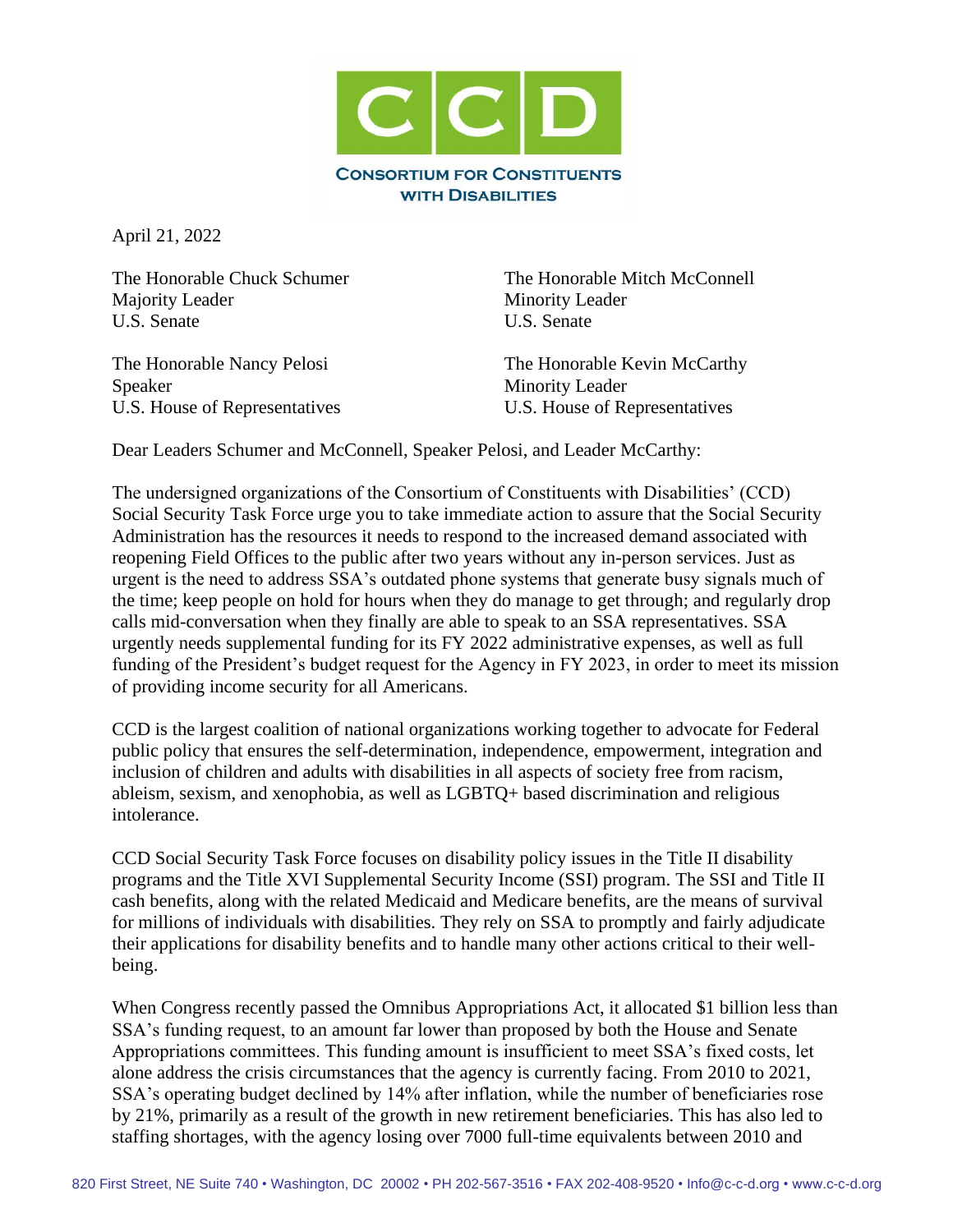2020 and an additional 1,500 since the beginning of the pandemic. Less money and less staff to serve more beneficiaries challenges SSA's ability to provide good customer service at reopened field offices, while continuing to deal with massive phone issues. These are many of the reasons why CCD urged Congress to fully fund the agency's budget request—they are already underfunded, but face particular issues this year that mean that the FY22 funding was crucial.

After two years of field office closure due to the pandemic, the agency is finally reopening offices to the public in April. SSA staff undertook herculean efforts early in the pandemic to shift work online and to the phone lines, including publishing more widely the direct lines to the field offices to address the level of need. We understand that call volume tripled and has continued to grow throughout the pandemic. And there is no question that SSA has been ill-equipped to deal with this new demand: the SSA Office of Inspector General found in FY2020, 4.6% of all calls received a busy signal and only 51% of calls were actually handled. This aligns with the anecdotal reports that our organizations have received since the beginning of the pandemic of waiting for hours on hold. But these reports have grown even more dire since late February. We have been told of beneficiaries and their assistors receiving a busy signal from every field office in a state, and calling repeatedly over the course of a day or a week and being unable to get through. We have reported this issue to SSA and did not receive a clear explanation for why the phone service has gotten particularly worse recently, although we were told that it is unlikely these phone issues will be resolved until the fall given the agency's current resources. The fact that these new and more serious issues are coming just as field offices reopen is extremely concerning to us, and funneling calls away from field offices to the national 800 number is unlikely to result in improved customer service.

We were already particularly concerned that the SSA reopening would result in long lines and delayed access to services. It is not possible to file an SSI application online and those applications have dropped sharply during the pandemic. We expect those individuals to now come to field offices. Similarly, other people will have simply put off their business, like changing their names following a wedding or sorting out a Social Security card for a new baby. Older adults first filing for retirement benefits and people with disabilities filing for SSDI also are likely to visit the offices in droves. SSA serves people at a multitude of different stages of life with a collection of different issues. Many people have put off those issues until the field offices are reopened and we expect a rush of people and SSA to not have the capacity to serve many. Now, the added complication of the worsening phone issues means that more people who might have been able to address their issues online will be forced to join the long lines at the field offices. This is unacceptable.

We urge Congress to act as quickly as possible to fund SSA to the full amount requested in the FY22 budget and FY23 budget. The people with disabilities and older adults who rely on monthly checks deserve quality customer service, as do the millions of others who need some service from SSA. SSA does not have the resources to ensure the level of customer service that the public expects and deserves. Congress needs to take steps now to give them those resources.

Sincerely,

American Association on Health and Disability Community Legal Services of Philadelphia Easterseals